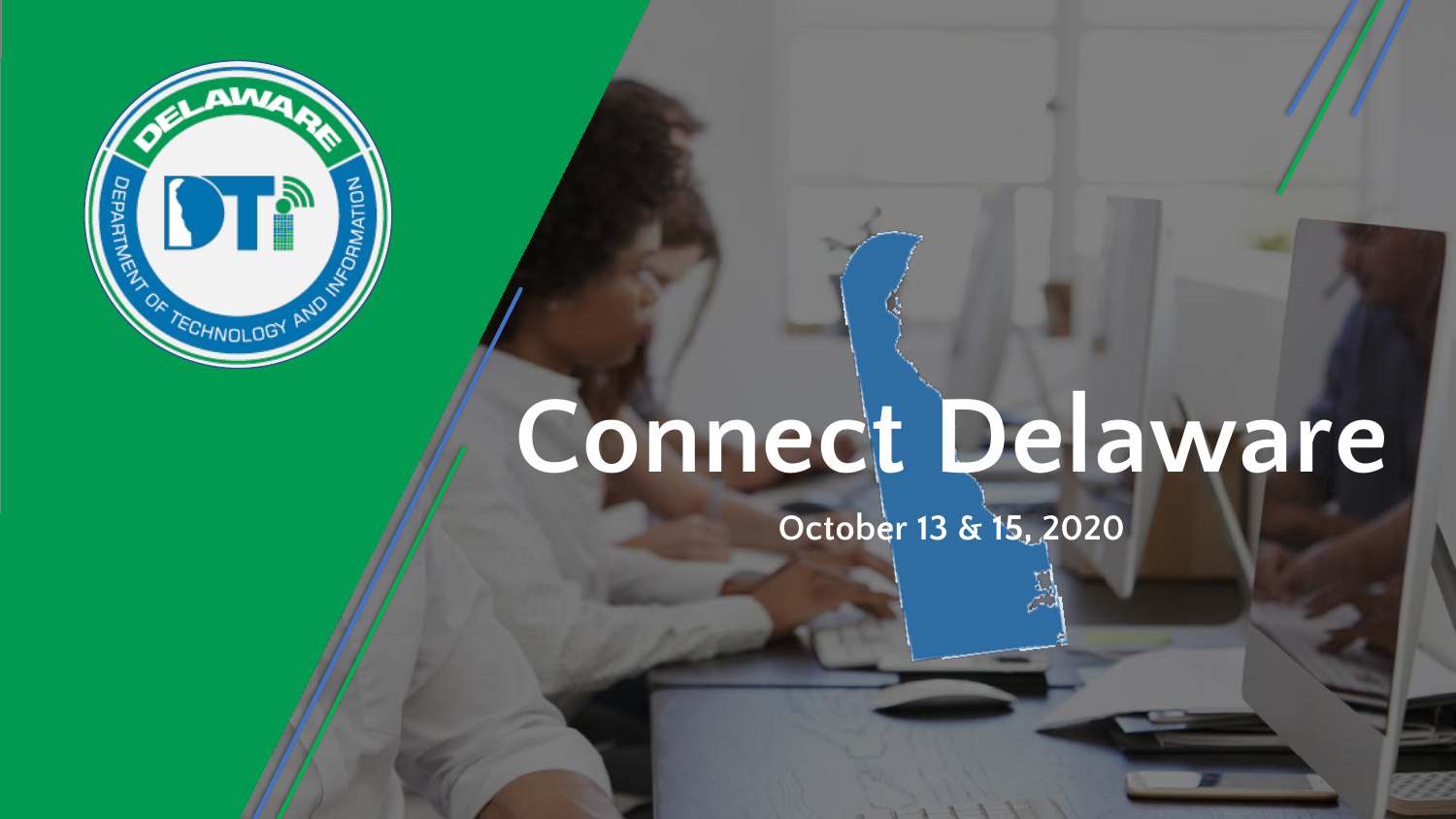## **What is Connect Delaware?**

- Connect Delaware is a program designed to support student success by providing free broadband services for low-income students in Districts and Charters.
- This program will cover the cost of the following through December 31, 2021:
	- Equipment
	- Any necessary installation
	- Monthly service charges

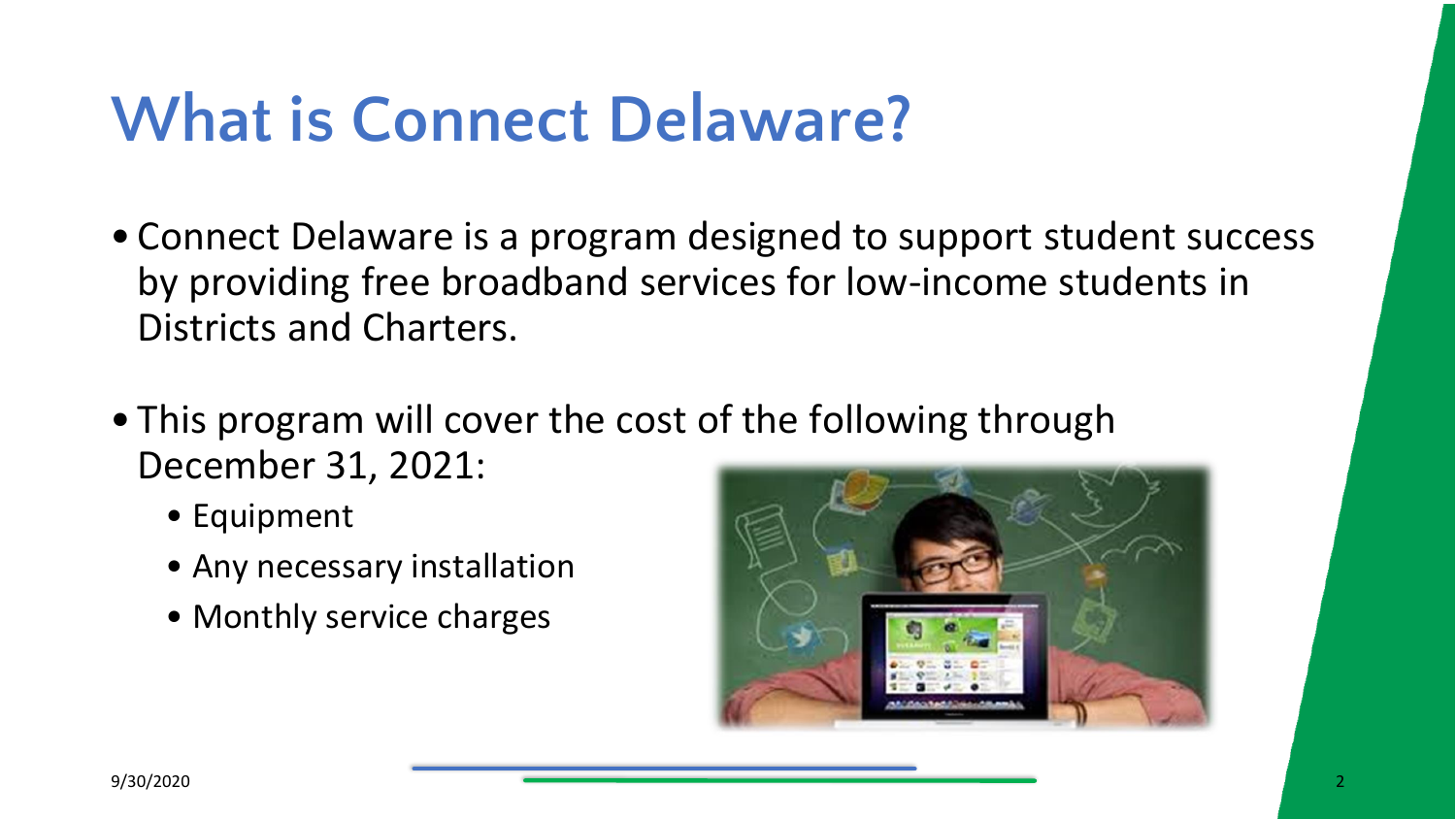

### **Who is eligible for Connect Delaware?**

Students are eligible if they are enrolled in any of the following federal assistance programs:

- Medicaid
- Public Housing assistance
- Supplemental Nutrition Assistance (SNAP)
- Temporary Assistance for Needy Families (TANF)
- Supplemental Security Income (SSI)
- National School Lunch Program (NSLP)/Head Start
- Low Income Home Energy Assistance Program (LIHEAP)
- Women, Infants, and Children program (WIC)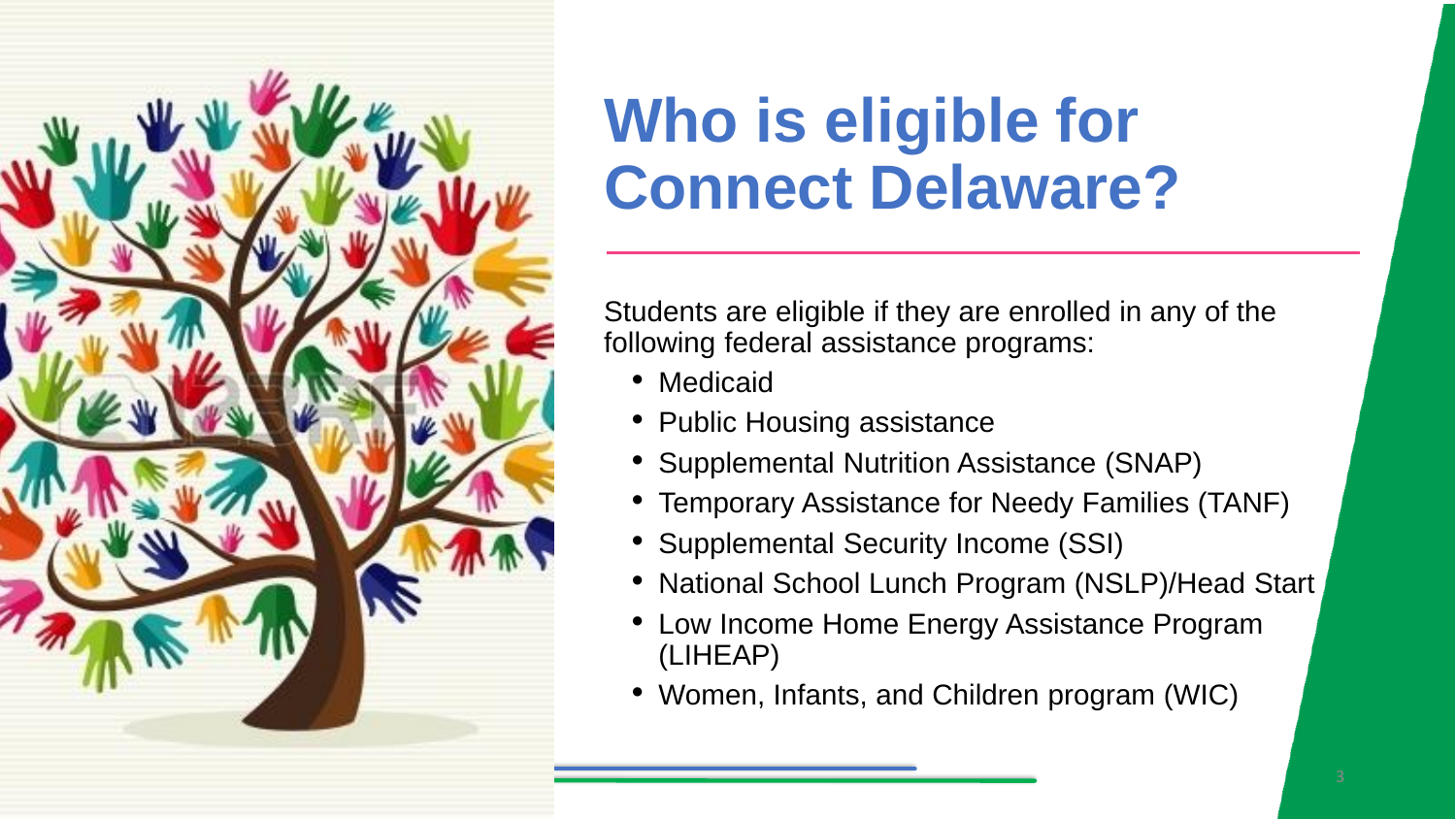# **What will Schools need to do?**



#### **Step 1 - Needs Assessment**

- Schools will receive a catalog of eligible Internet Service Providers (ISPs) for their student households and a Needs Assessment from the State. Available products will include both hotspots that provide Wi-Fi using mobile networks and fixed service installed in the home. Using the catalog, Schools will complete the Needs Assessment to request the amount of each available product required to meet the needs of their students. *This means indicating the ISP they are selecting for each household.*
- The State will aggregate the returned Needs Assessments and place orders directly with each participating service provider. School districts will not need to enter into contracts, place orders, or pay invoices from service providers.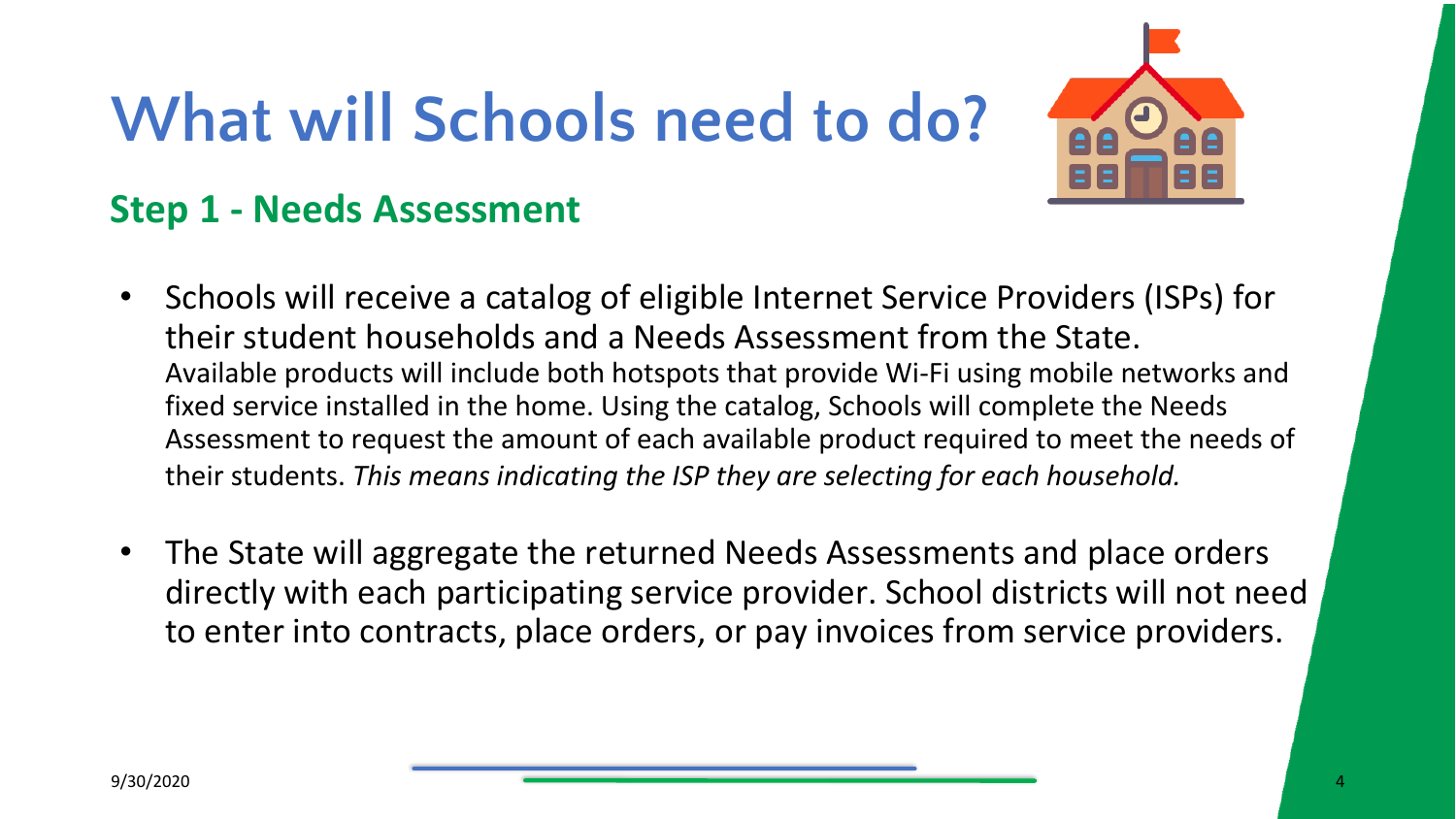# **What will Schools need to do?**

#### **Step 2 - Distribution**

- Service providers will ship products directly to school districts and charters.
	- For service providers who offer mobile service, they will ship mobile hotspots for distribution. For service providers who offer fixed service, the service provider will deliver one unique voucher code per order that the student's family may then use to call the provider and request free installation and service.
- Schools will notify households when they need to pick up either the equipment or the voucher codes.

The State will host an informational webinar for schools in early October that will explain program details and give guidance for completing the Needs Assessment. Supporting materials will also be provided.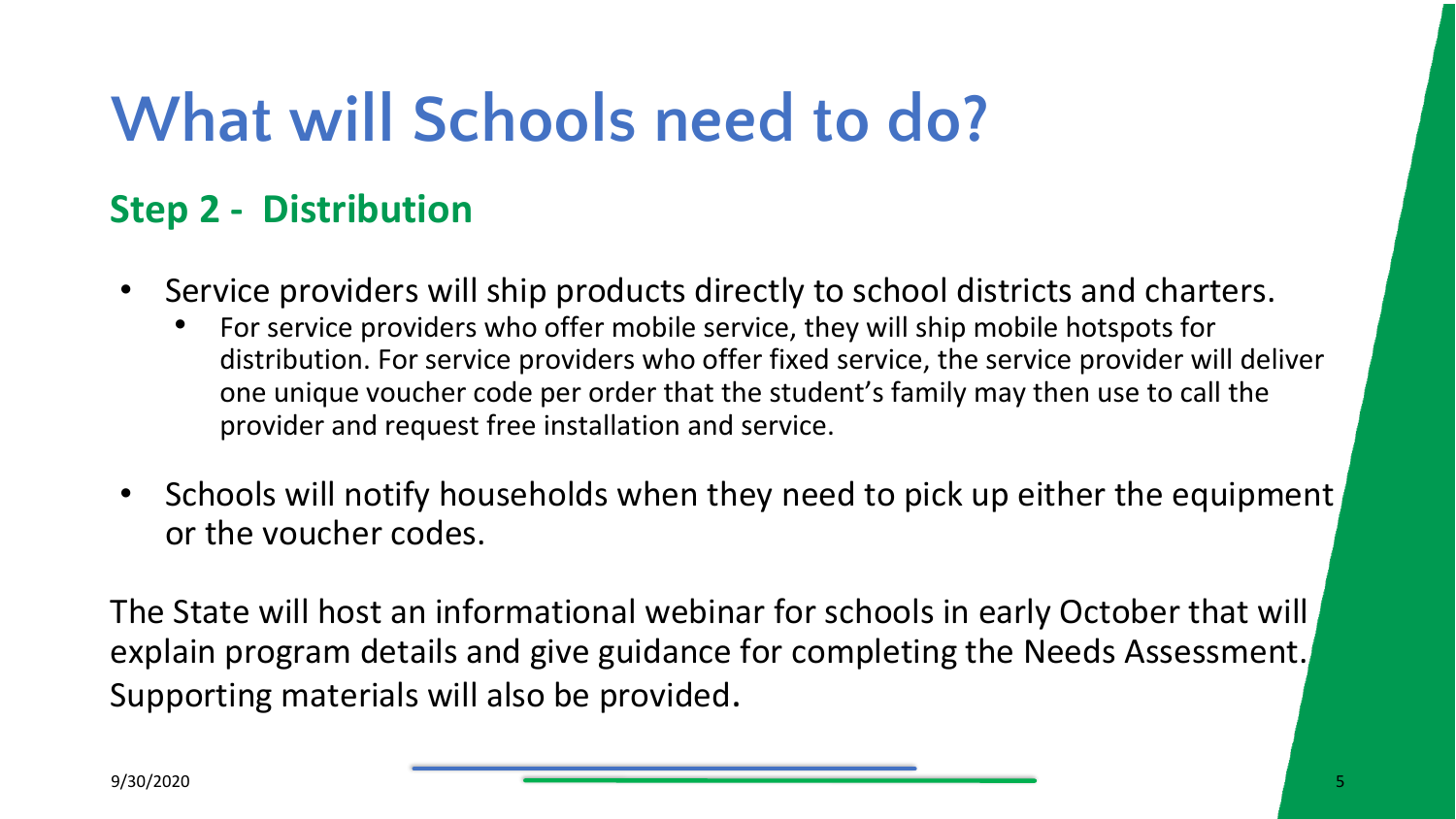

### **What should Families expect?**

- Families will receive communications from schools on the basic features of Connect Delaware. They will need to pick up any necessary equipment or voucher codes at the school district site.
- If they are receiving fixed services requiring installation, they will need to coordinate with the ISP on scheduling.
- Families will not need to pay for participation, and they will not need to cancel the service at the end of the term. Service will end automatically, and families will never be charged nor opted in to continued service.
- If families face technical or other issues, they will need to call the ISP customer service to address the issues.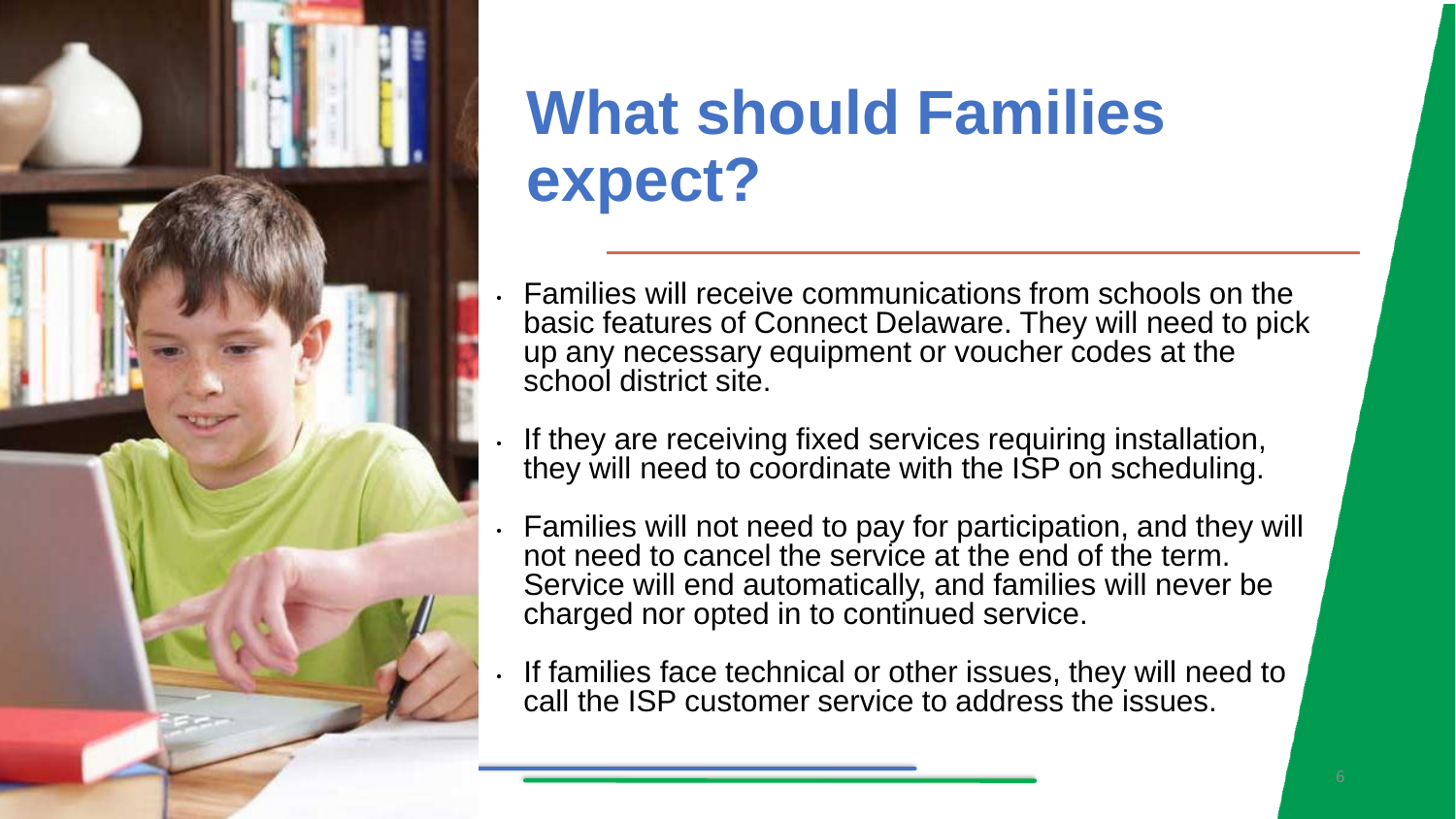### **Here to Help**



When Families need support there will be a clear set of resources available:

- 1. ISP Customer Service is the first tier of support
- 2. If family is still facing challenges, it contacts the school, which can then work with the ISP on resolving the issue
- 3. DTI is available as a last tier if issues require action beyond the ISP level